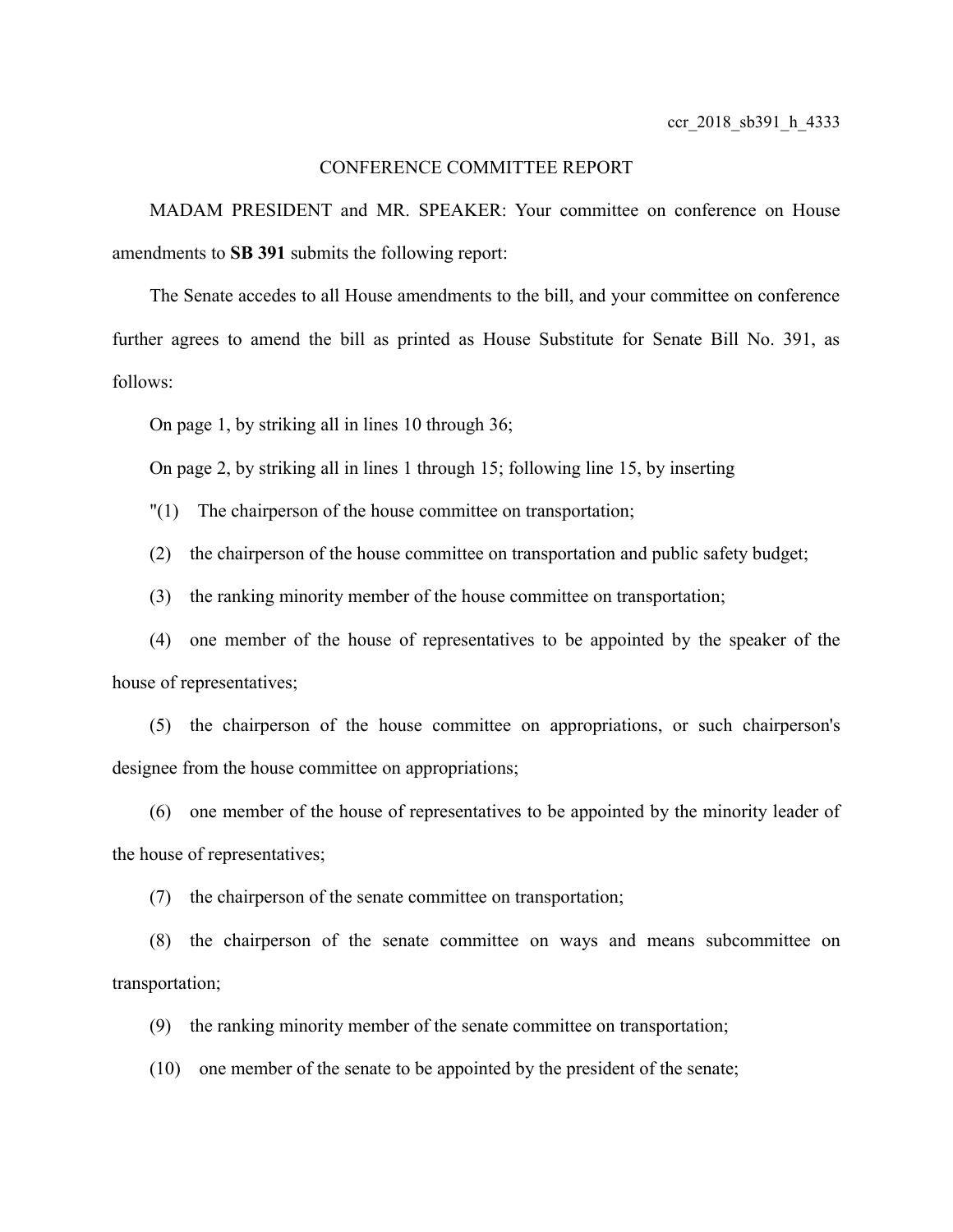(11) the chairperson of the senate committee on ways and means, or such chairperson's designee from the senate committee on ways and means;

(12) one member of the senate to be appointed by the minority leader of the senate;

(13) two city representatives to be appointed by the Kansas league of municipalities, including one who resides in a city with a population greater than 25,000 people and one who resides in a city with a population less than or equal to 25,000 people;

(14) two county commissioners to be appointed by the Kansas association of counties, including one who resides in a county with a population greater than 40,000 people and one who resides in a county with a population less than or equal to 40,000 people;

(15) four Kansas residents to be appointed by the speaker of the house of representatives;

(16) two Kansas residents to be appointed by the minority leader of the house of representatives;

(17) four Kansas residents to be appointed by the president of the senate;

(18) two Kansas residents to be appointed by the minority leader of the senate;

(19) three Kansas residents to be appointed by Kansas economic lifelines; and";

Also on page 2, in line 28, by striking "Except for appointments under subsection (a)(20) and (21),"; in line 30, before the colon by inserting ". Not more than two members may be affiliated from each of the following stakeholder organizations. Two members appointed by the speaker of the house of representatives pursuant to subsection  $(a)(15)$  and two members appointed by the president of the senate pursuant to subsection  $(a)(17)$  are not required to be affiliated with one of the following stakeholder organizations"; by striking all in line 31; in line 34, by striking all after "producers"; following line 35, by inserting: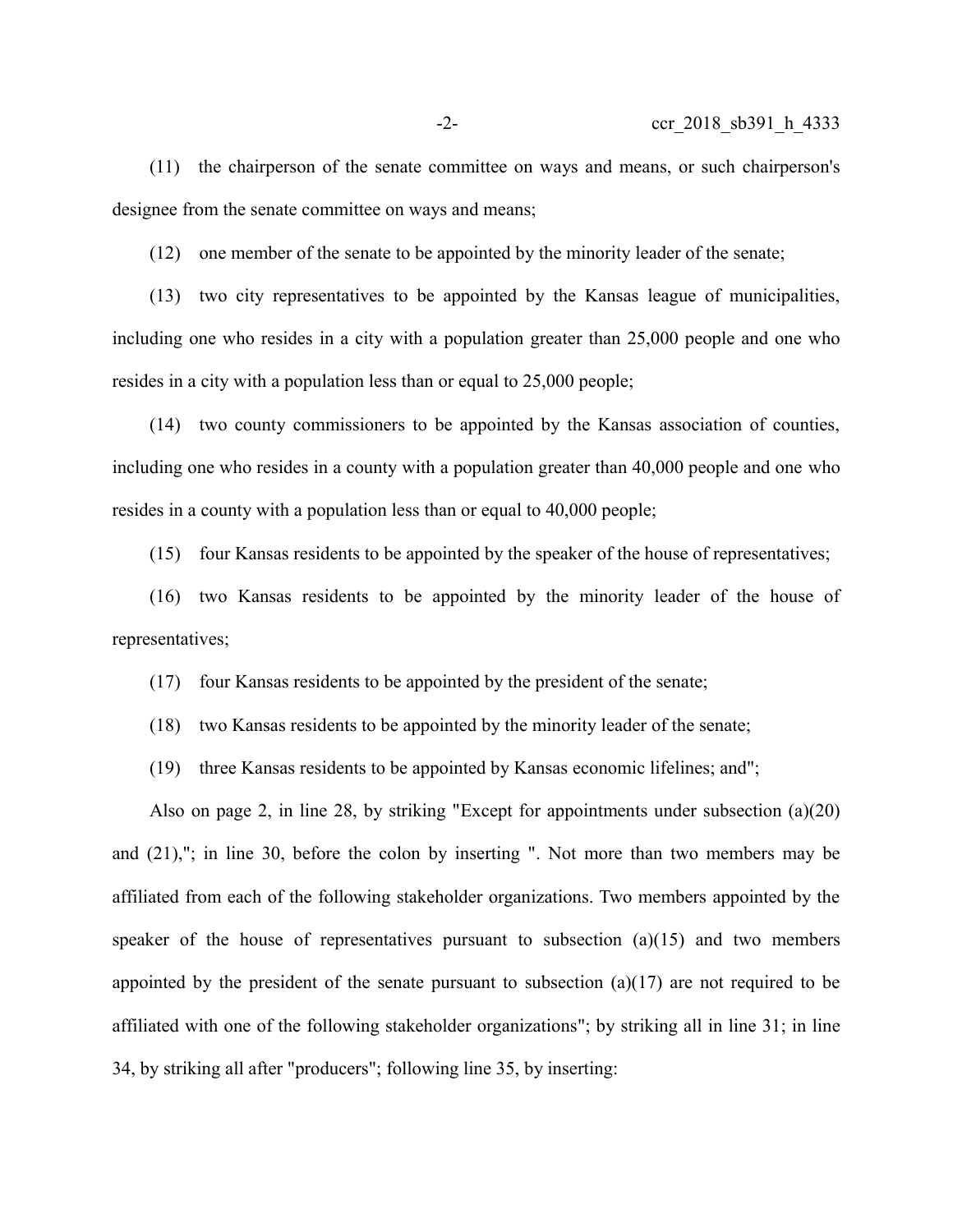"(4) the Kansas ready mix association;";

On page 3, by striking all in lines 6 through 9; following line 9, by inserting

"(16) the Kansas grain and feed association;

(17) the Kansas economic development alliance; or";

Also on page 3, in line 30, by striking all after "(e)"; by striking all in lines 31 and 32; in line 33, by striking "subsection."; in line 34, by striking "additional"; in line 35, by striking all after the period; by striking all in lines 36 through 41; in line 42, by striking "subsection (c).";

On page 4, in line 1, by striking all after the period; by striking all in lines 2 through 43;

On page 5, by striking all in lines 1 through 4; following line 10, by inserting:

"(3) the co-chairpersons shall schedule and organize meetings whose purpose is to solicit local input on existing uncompleted projects and future projects in each highway and metropolitan district. The meetings shall be open meetings and such meetings shall be held at least eight times, including at least one meeting in each department of transportation district and the Wichita and Kansas city metropolitan areas;";

And by redesignating subsections, paragraphs, subparagraphs and clauses accordingly;